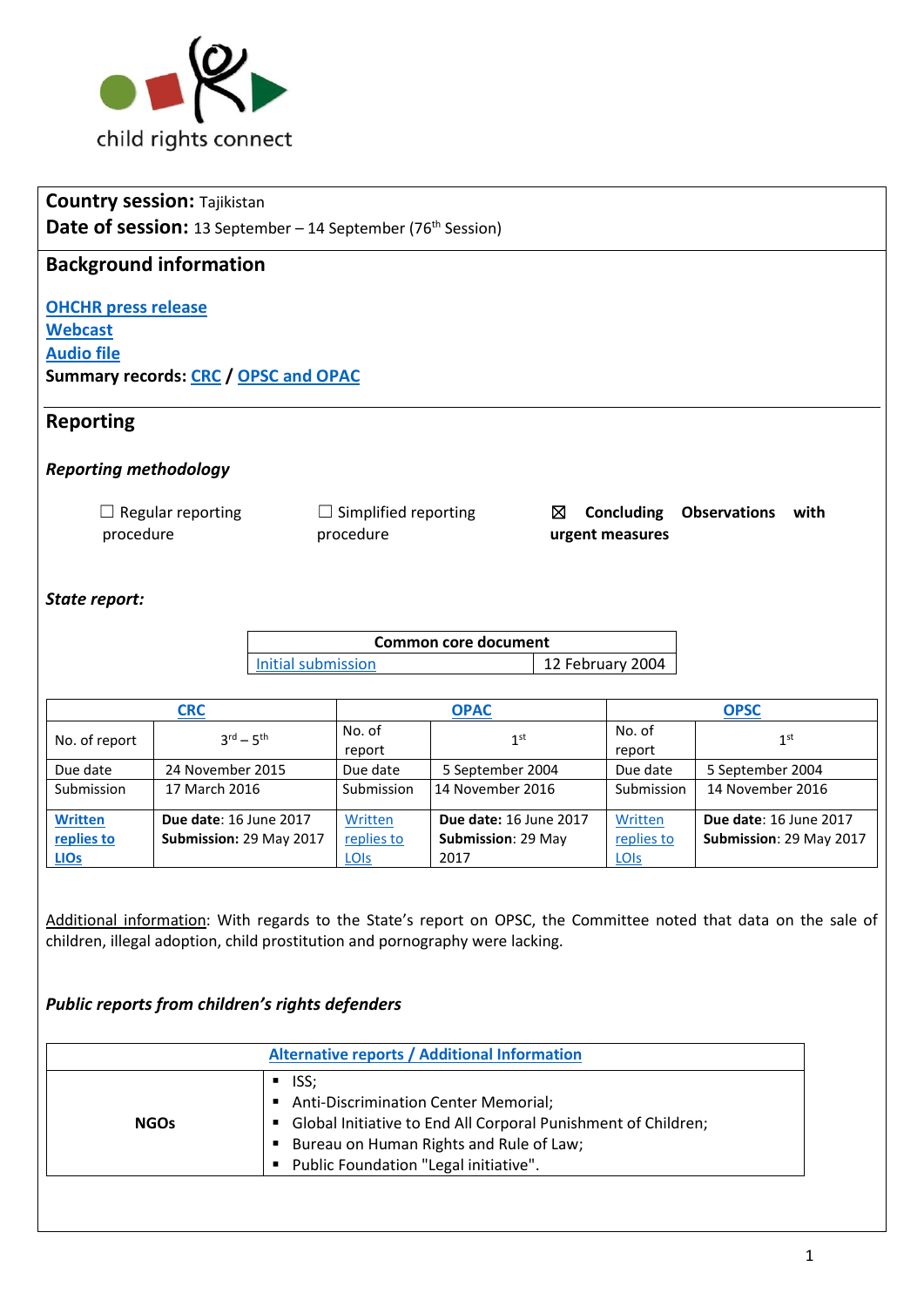

# **State delegation**

High level and multisectoral delegation led by the Minister of Justice, Mr Rustam Shohmurod, who was supported by representatives of the Statistical Agency under the President of Tajikistan, Ministry of Internal Affairs, Ministry of Education, and Ministry of Health and Social Protection.

See the list of State delegation representative[s here,](http://tbinternet.ohchr.org/_layouts/treatybodyexternal/Download.aspx?symbolno=INT%2fCRC%2fLOP%2fTJK%2f28900&Lang=en) an[d here.](http://tbinternet.ohchr.org/Treaties/CRC/Shared%20Documents/TJK/INT_CRC_LOP_TJK_28897_E.pdf)

# **Committee's Task Force members**

| Name & Last Name                      | Country        |
|---------------------------------------|----------------|
| Ms. Amal Salman ALDOSERI (CRC / OPAC) | <b>Bahrain</b> |
| Ms. Renate WINTER (CRC)               | Austria        |
| Ms. Hynd AYOUBI IDRISSI (OPAC / OPSC) | Morocco        |
| Ms. Ann SKELTON (OPSC)                | South Africa   |

# **Dialogue description**

### i. Character of the dialogue

The atmosphere of the dialogue was cordial. The answers of the State delegation to the Committee's questions focused mainly on developments in law. The responses furthermore contained numerous data and figures.

### ii. General assessment made by the Committee

While the Committee commended the adoption of the Children's Rights Act, it expressed its deep concerns about the lack of implementation of numerous law and the wide discrepancy between law and practice. In this regard, the Committee specifically highlighted the *de facto* discrimination of children in particularly vulnerable or marginalized situations. The Committee stressed that a lot remained to be done to improve the situation of children and to realize their rights. The Committee put particular emphasis on the need to effectively address the issues of child poverty, malnutrition, and corruption.

### iii. Main issues discussed:

### *Convention on the Rights of the Child*

▪ **Family environment and alternative care:** The Committee was deeply concerned about the huge number of institutionalized children as a result of families' inability to afford to care for them. The Committee also raised its concerns with regards to children of labour migrants. Committee members asked about specific measures undertaken to support families and to prevent the abandonment of children. The delegation explained that from 2014 to 2016, significant funding had been allocated to medical and social services. Allowances were granted to low-income families and preferences were given to families with a large number of children or families with two or more children with disabilities. There were centres providing assistance to vulnerable families and programs to train foster families. The delegation explained that parents who failed in the upbringing of their children were subjected to criminal and administrative penalties, and that guardianship and tutorship associations provided assistance to children left without parental care. Moreover, the delegation said that deinstitutionalization was a priority and remarked that access to resources were of key importance.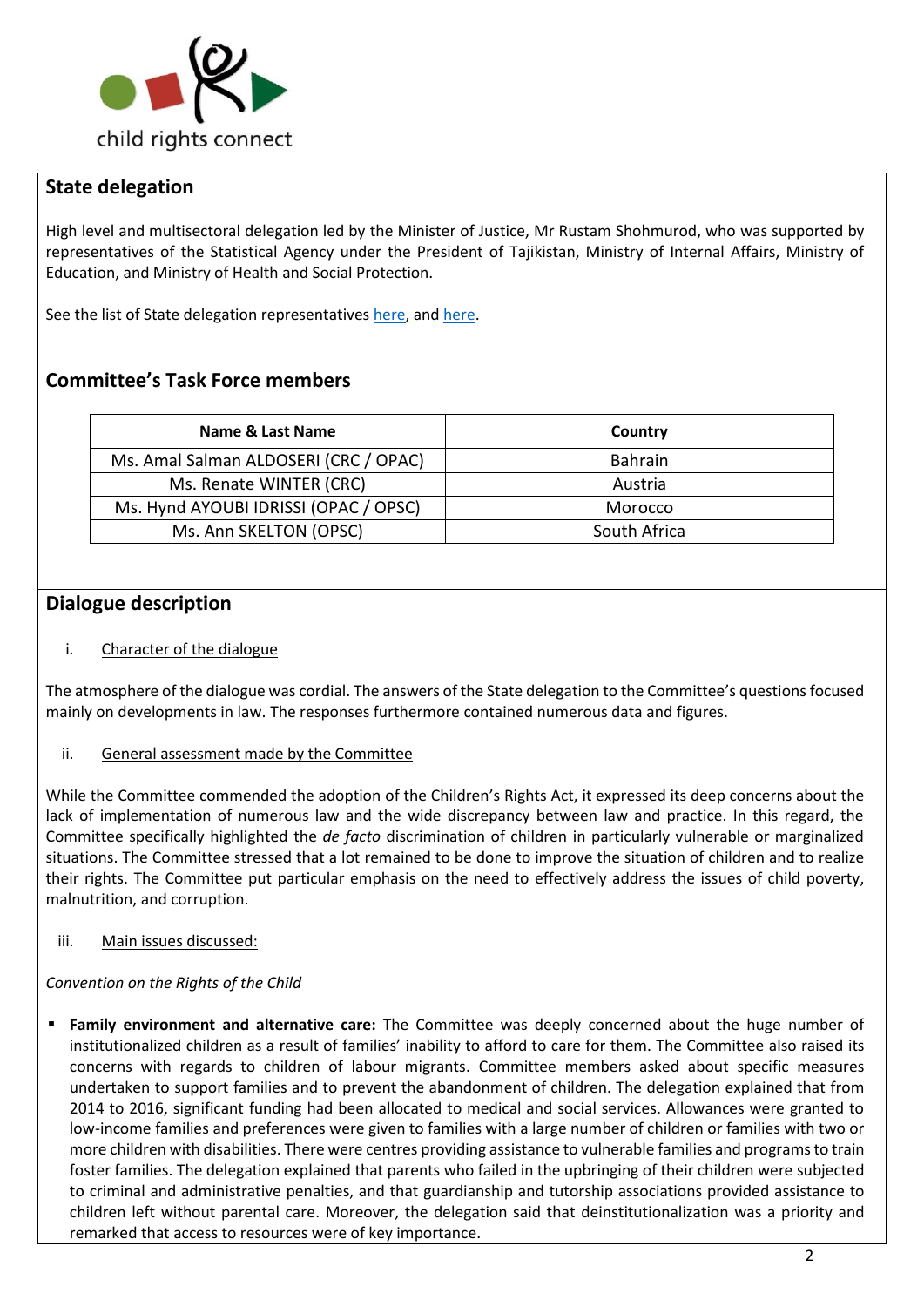

**.** 

- **Children with disabilities:** The Committee expressed its deep concerns about the discrimination of children with disabilities. Committee members asked whether there had been any developments in the process of ratifying the CRPD and stressed with concern the limited access to education, insufficient support provided to families as well as the lack of social welfare allowances. The delegation replied that the Government was currently considering ratifying the CRPD and explained that in 2016, some 20 800 children had received care; that a strategy for early diagnosis for disability was currently being implemented; that the Ministry of Health and Social Protection had launched a series of programmes to support organizations to promote the inclusion of children with disabilities; that public awareness raising activities were being carried out; and that various efforts had been made to train teachers.
- **Juvenile Justice System:** The Committee voiced its concerns with respect to the lack of a specialized juvenile justice system. Committee members pointed out that the Tajik law allowed for children to be deprived of their liberty for less serious crimes and that children were not systematically separated from adults in places of detention. The delegation replied that a program to reform the justice system had been adopted in June 2017. This reform promoted a justice system which confirmed to the rights of children. Furthermore, the delegation explained that there were plans to establish specialized courts for children but that this would require amendments of the Constitution. In the meantime, training was provided to judges and the Supreme Court had developed a procedure for ruling on civil, criminal and family cases involving juveniles. The delegation also stressed that a lot of preventative measures were taken to ensure that children were less likely to get in conflict with the law. For example, a service providing for comprehensive support to children had been set up.

#### *Optional Protocol on the Sale of Children, Child Prostitution and Child Pornography*

- **Trafficking in children**: While commending significant efforts made to combat trafficking, the Committee expressed concerns about the occurrence of trafficking in children in the country, and pointed out that the prosecution rate for trafficking offences remained low. The delegation replied that a newly enacted law aimed at preventing human trafficking and to provide victims with assistance. This law covered not only victims of trafficking but also homeless children and children in street situations. A department to counter trafficking had been set up, and there had been 40 cases of trafficking in the past five years. All steps possible were taken to reintegrate child victims in society, and all victims of trafficking had access to a rehabilitation program run by the IOM. In addition, efforts were being made to raise awareness among parents, including on the dangers of trafficking as well as on gender-disparity, and various troops and staff had undergone training courses.
- **Treatment of child victims of sexual exploitation:** The Committee expressed its great concerns relating to how the Tajik law treated children who had been subjected to sexual abuse and exploitation in prostitution and asked the delegation to clarify whether a child could be arrested rather than treated as a victim. The delegation replied that there was not a clear answer to that question. It explained that the it was an administrative offence to engage in prostitution.<sup>1</sup> If a 16-year old girl was involved in prostitution, this was formally speaking characterized as an offence. However, due account was taken of the children's circumstances, such as if they had been forced into prostitution because of poverty reasons. Children below the age of 16 years were not subject to prosecution and were offered support and assistance where required.

<sup>&</sup>lt;sup>1</sup> Please note that this was the terminology used by the State delegation. Child Rights Connect does not support terms or concepts such as "child prostitution" or "child prostitute", as this could indicate that a child has consented to be involved in prostitution or lead to an assumption of (co)responsibility of the child in her/his own exploitation. See further ECPAT's Terminology Guidelines [for the Protection of Children from Sexual Exploitation and Sexual Abuse.](http://www.ecpat.org/wp-content/uploads/2016/12/Terminology-guidelines_ENG.pdf)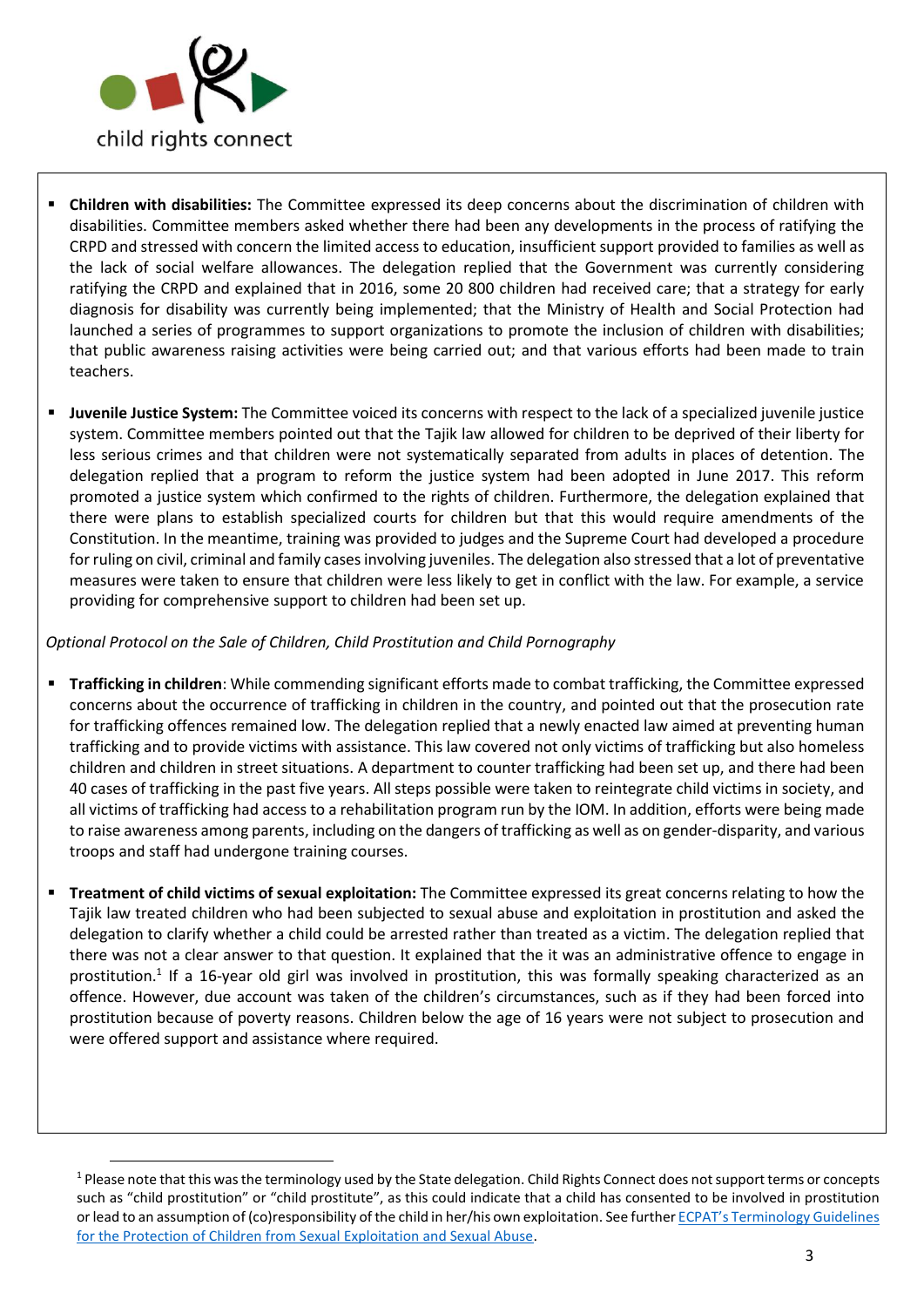

*Optional Protocol on the Involvement of Children in Armed Conflict*

- **Dissemination:** The Committee inquired whether the Optional Protocol had been disseminated, if it had been made available to children and professionals, and whether relevant actors were being trained. The delegation replied that judges and law enforcement officials had undertaken training, including on the participation of children in armed conflict, and that International Humanitarian Law was taught in military schools with a view to maximize their legal knowledge. Modules on the rights of children were being developed, and a website comprising information on all of Tajikistan's obligations under International Law, including on the CRC and its Optional Protocol, had been launched.
- **Radicalization and prevention of recruitment by non-State armed groups**: The Committee asked what efforts were being made to prevent children from travelling to zones of armed conflict, being radicalized and recruited into armed groups. Committee members also asked whether children who returned from conflict zones were rehabilitated. The delegation replied that 40 persons out of 70 who had returned from zones of armed conflict were children and that the law enforcement carried out of numerous measures to suppress possible extremist and terrorist activities.

## **Recommendations of the Committee**

#### *Convention on the Rights of the Child*

In it[s Concluding Observations,](http://tbinternet.ohchr.org/_layouts/treatybodyexternal/Download.aspx?symbolno=CRC%2fTJK%2fCO%2f3-5&Lang=en) the Committee drew attention to the need of **urgent measures** concerning the following 5 areas:

- **Corporal punishment**: The Committee urged the State to explicitly prohibit corporal punishment of children in law. It should also strengthen the capacity and quantity of officers working to prevent family violence and enlarge their mandate to ensure that the prohibition of violence against children is sufficiently monitored and enforced in all settings. Furthermore, the State should develop reporting mechanisms and ensure that investigations, administrative and legal proceedings are speedily and systematically initiated. Disaggregated data should be collected, support for child victims and their access to suitable services for recovery and counselling should be reinforced, and non-violent and participatory forms of child-rearing should be promoted though trainings and awareness campaigns.
- **Family environment**: The Committee recommended the State to significantly increase its social and financial support and benefits to families in vulnerable situations, and in particular single mothers. The State should also increase the public awareness about the negative effects of institutionalization on children's development, and provide social protection measures for children of labour migrants and their families.
- **Children with disabilities**: The Committee urged the State to take on a human rights-based approach to disability and to set up a comprehensive strategy for the inclusion of children with disabilities. The State should collect disaggregated data, guarantee access to public buildings and transportation services and take instantaneous measures to ensure that these children have access to health care, including early detection and intervention and rehabilitation programmes. Moreover, the State should increase the access to sufficient social assistance and benefits and adopt and implement laws and strategies on inclusive education. The State should also train specialized teachers and professionals in integrated classes and conduct awareness-raising campaigns aimed at government officials, the public and families to fight the stigmatization and prejudice against children with disabilities.
- **Health and health services, in particular nutrition:** The Committee recommended the State to promptly increase the budget for the health care system to ensure that all children have access to primary health care. Specific attention should be devoted to children in rural areas and from low-income families. Sufficient resources should be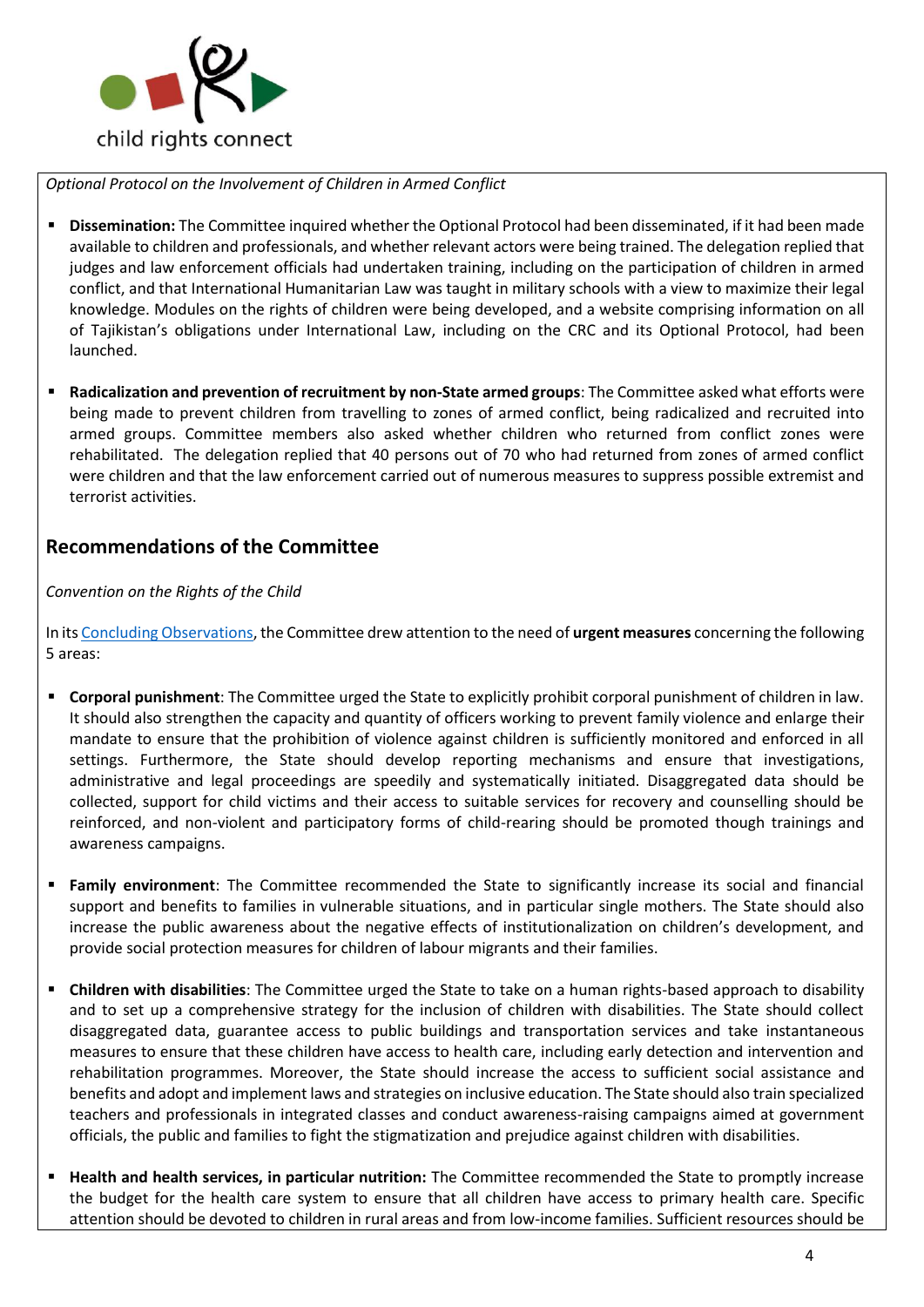

allocated for the implementation of the National Immunization Programme, with a view to address gaps in coverage. The State should implement and apply the OHCHR Technical guidance on the application of a human rights-based approach to the implementation of policies and programmes to reduce and eliminate preventable mortality and morbidity of children under 5 years of age, and should seek technical assistance from UNICEF and WHO, among others. Furthermore, the State should fully implement its National Development Strategy to ensure food security and people's access to good quality nutrition.

Administration of juvenile justice: The Committee urged the State to develop effective measures of prevention of children who come into conflict with the law, decriminalize status offences, and finalize and adopt the draft new programme on Juvenile Justice System Reform. The State should strengthen the creation of child friendly offices in district courts throughout the territory of the State, and specialized juvenile justice procedures should be expeditiously established. Children in conflict with the law should be provided with legal assistance paid by the State throughout the legal proceedings, non-judicial measures should be promoted, and wherever possible, alternative measures should be used at sentencing, thus ensuring that detention is used solely as measure of last resort. The Juvenile Support Services should be expanded so as to allow that all children in conflict with the law have access to psychosocial rehabilitation. When detention is unavoidable, the State should guarantee that children are kept separate from adults and that detention standards confirm to international standards. Moreover, the capacity of the monitoring group should be strengthened and disaggregated data on children in contact with the criminal justice system should be collected and published.

#### *Optional Protocol on the Sale of Children, Child Prostitution and Child Pornography*

In it[s Concluding Observations,](http://tbinternet.ohchr.org/_layouts/treatybodyexternal/Download.aspx?symbolno=CRC%2fC%2fOPSC%2fTJK%2fCO%2f1&Lang=en) the Committee recommended, *inter alia:* 

- **Coordination and evaluation:** Reiterating its previous concluding observations made under the Convention on the Rights of the Child, the Committee recommended the State to ensure better coordination among various relevant bodies.
- **Prevention of the sale of children, child prostitution and child pornography:** The Committee urged the State to adopt a human rights-based approach for all activities carried out to prevent the occurrence and reoccurrence of offences covered by the Optional Protocol. Moreover, the Committee recommended the State to adopt comprehensive and targeted protection and prevention measures and programmes, to reinforce its efforts to identify, report and support children at risk, and to conduct research on the nature and scale of the sale of children and the exploitation of children in prostitution and pornography. The State should also adopt measures to prevent and combat corruption, and intensify its endeavours to identify, analyse and address the root causes of offences under the Protocol.
- **Existing criminal or penal laws and regulations:** The Committee recommended the State to define and criminalize the sale of children in conformity with articles 2 and 3 of the Protocol. The definition should not be limited to the cases of trafficking in children.

#### *Optional Protocol on the Involvement of Children in Armed Conflict*

In it[s Concluding Observations,](http://tbinternet.ohchr.org/_layouts/treatybodyexternal/Download.aspx?symbolno=CRC%2fC%2fOPAC%2fTJK%2fCO%2f1&Lang=en) the Committee recommended, *inter alia:* 

**Dissemination, awareness raising and training**: The Committee recommended the State to ensure that the provisions and principles of the Protocol are widely disseminated and to reinforce human rights training, and in particular with regards to provisions of the Protocol for all relevant actors, including members of the armed forces. Moreover, awareness-raising, education and training programmes should be developed for all actors working for or with children.